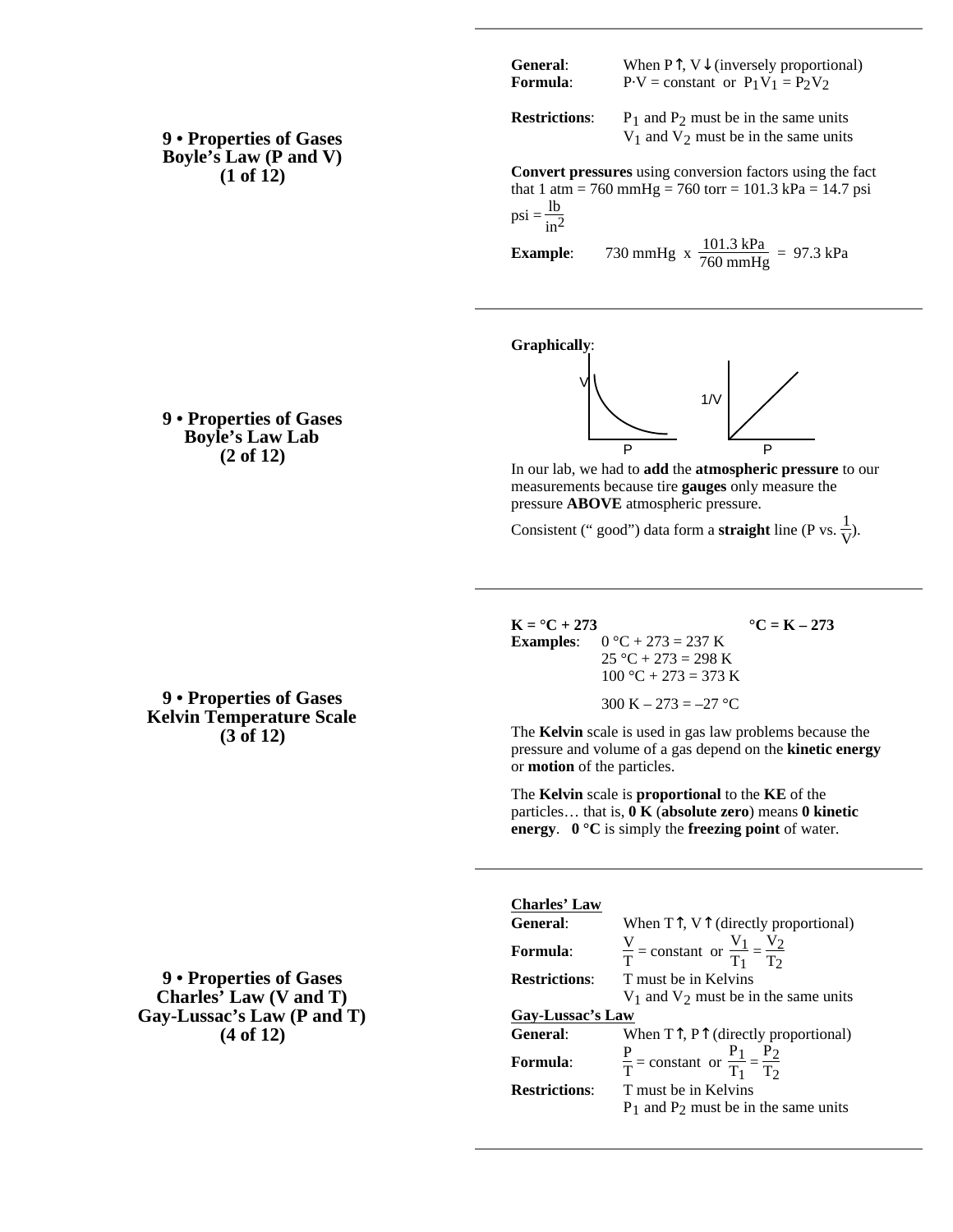## **9 • Properties of Gases The Combined Gas Law (5 of 12)**

### **9 • Properties of Gases The Ideal Gas Law (6 of 12)**

# **9 • Properties of Gases Dalton's Law of Partial Pressure (7 of 12)**

## **9 • Properties of Gases Why Do All Gases Cause the Same Pressure? (8 of 12)**

$$
\frac{P\cdot V}{T} = \text{constant} \text{ or } \frac{P_1 \cdot V_1}{T_1} = \frac{P_2 \cdot V_2}{T_2}
$$

**Restrictions**: T must be in Kelvins

 $V_1$  and  $V_2$  must be in the same units  $P_1$  and  $P_2$  must be in the same units

**STP** ("standard temperature and pressure") is often used as one of the two conditions

 $T = 0$  °C = 273 K  $P = 1$  atm = 760 mmHg = 101.3 kPa

Each of the **three gas laws** is really a **special case** of this law.

**Example**: If  $T_1 = T_2$ , the law becomes  $P_1V_1 = P_2V_2$ 

| Formula: | $P-V = n \cdot R \cdot T$ or $PV = nRT$                                                                                                              |
|----------|------------------------------------------------------------------------------------------------------------------------------------------------------|
| where    | $P = pressure$                                                                                                                                       |
|          | $V = volume$                                                                                                                                         |
|          | $n =$ number of moles                                                                                                                                |
|          | $R =$ the ideal gas constant                                                                                                                         |
|          | $T =$ temperature (in Kelvins)                                                                                                                       |
|          | The value of R depends on the P and V units used.                                                                                                    |
|          | $R = \frac{PV}{nT}$ so you can use the molar volume info to calculate R                                                                              |
|          | $R = \frac{(101.3 \text{ kPa})(22.4 \text{ L})}{(1 \text{ mole})(273 \text{ K})} = 8.31 \frac{\text{L} \cdot \text{kPa}}{\text{mol} \cdot \text{K}}$ |
|          | $R = 62.4 \frac{L \cdot mmHg}{mol \cdot K} = 0.0821 \frac{L \cdot atm}{mol \cdot K}$                                                                 |
|          |                                                                                                                                                      |

When you have a **mixture** of gases, you can determine the pressure exerted by each gas separately. This is called the **partial pressure** of each gas.

Since each gas has the same power to cause pressure (see card #8) the partial pressure of a gas depends on how much of the mixture is composed of each gas (in moles)

**Example:** Consider air, a mixture of mostly  $O_2$  and  $N_2$ <br>moles  $O_2$   $P_{O_2}$  moles  $N_2$   $P_{N_2}$  $\frac{\text{moles O}_2}{\text{moles total}}$  =  $P_{O_2}$  $\overline{P_{total}}$  $\frac{\text{moles N}_2}{\text{moles total}}$ =  $P_{N_2}$ P<sub>total</sub> Also:  $P_{total} = PQ_2 + P_{N_2}$ This idea is used when a **gas is collected over water**  $P_{\text{atm}} = P_{\text{gas}} + P_{\text{H}_2\text{O}}$   $P_{\text{H}_2\text{O}}$  is found on a **chart** 

The gas laws work (to 3 significant digits) for **all** gases… that is, all gases have the same **power** to cause **pressure**.

At the **same temperature**, the **KE** of each gas is the **same**. **KE** =  $\frac{1}{2}$  **mass** velocity<sup>2</sup>... if two particles have different **masses**, their **velocities** are also different. So… SMALL particles move  $FAST \t mV^2$ LARGE particles move SLOWLY  $\mathbf{m}$ <sup>2</sup>

We can use this idea with numbers as well: (Graham's Law)  $KE_A = KE_B$   $m_A v_A^2 = m_B v_B^2$ [another version of this formula is on the next card]